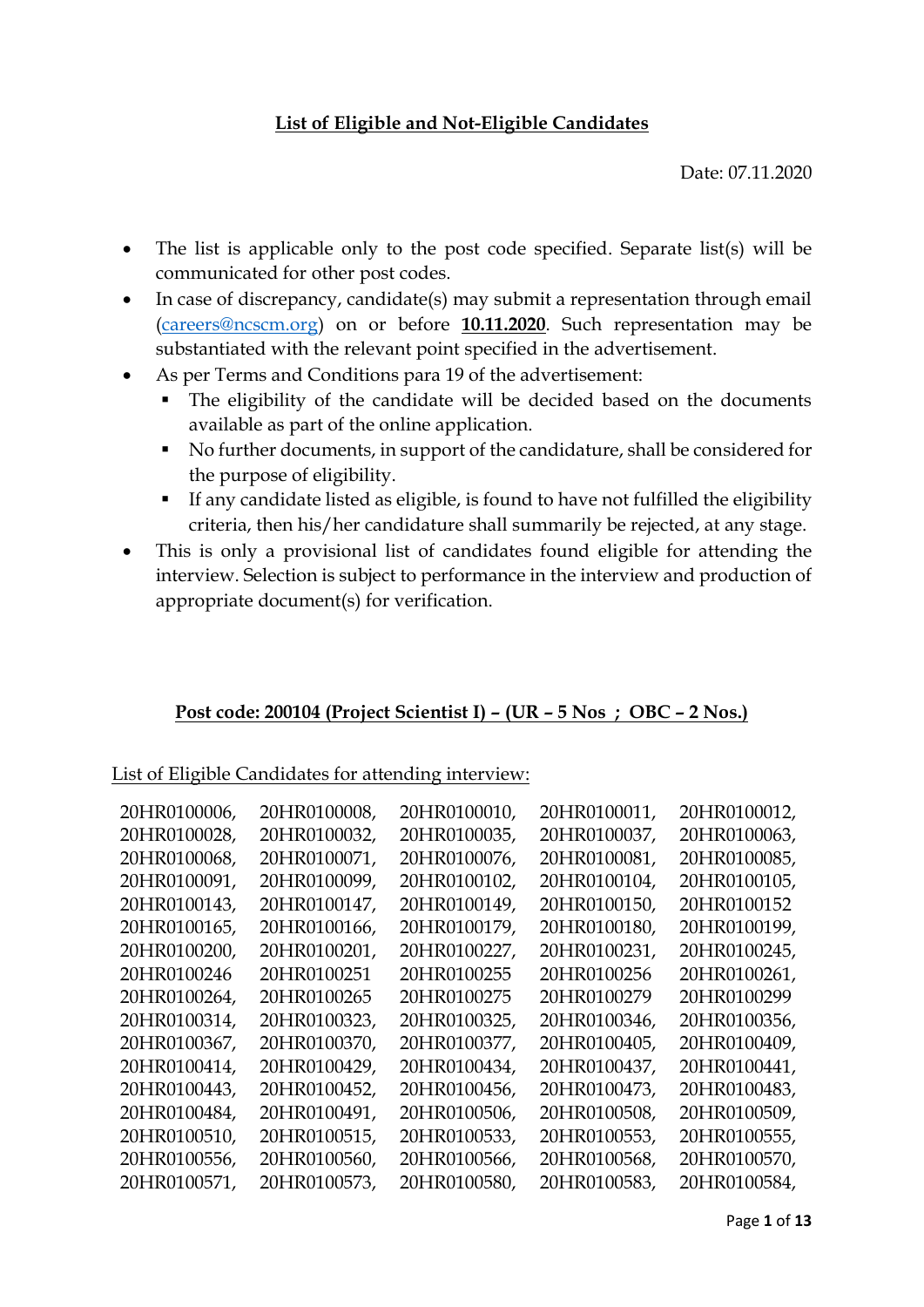| 20HR0100608, | 20HR0100616, | 20HR0100626, 20HR0100634, |                           | 20HR0100647, |
|--------------|--------------|---------------------------|---------------------------|--------------|
| 20HR0100650, | 20HR0100654. | 20HR0100655,              | 20HR0100666, 20HR0100676, |              |
| 20HR0100678, | 20HR0100688, | 20HR0100698.              | 20HR0100699,              | 20HR0100704, |
| 20HR0100705, | 20HR0100712  | 20HR0100713,              | 20HR0100738               |              |

| Candidate ID | <b>Remarks</b>                                                                                   |  |  |
|--------------|--------------------------------------------------------------------------------------------------|--|--|
| 20HR0100013  | Less Experience - Experience document(s) submitted did not<br>support the claim of the candidate |  |  |
| 20HR0100016  | Incomplete Application - Degree/ Provisional Certificate not<br>submitted                        |  |  |
| 20HR0100043  | Incomplete Application - Degree/ Provisional Certificate not<br>submitted                        |  |  |
| 20HR0100051  | Less Relevant Experience                                                                         |  |  |
| 20HR0100064  | Educational qualification not relevant to the requirement                                        |  |  |
| 20HR0100088  | Less Experience - Experience document(s) submitted did not<br>support the claim of the candidate |  |  |
| 20HR0100092  | Less Experience - Experience document(s) submitted did not<br>support the claim of the candidate |  |  |
| 20HR0100095  | Less Experience - Experience document(s) submitted did not<br>support the claim of the candidate |  |  |
| 20HR0100097  | Less Experience - Experience document(s) submitted did not<br>support the claim of the candidate |  |  |
| 20HR0100107  | Educational qualification not relevant to the requirement                                        |  |  |
| 20HR0100111  | Less Experience - Experience document(s) submitted did not<br>support the claim of the candidate |  |  |
| 20HR0100117  | Incomplete Application - Document in support of "First Class"<br>not submitted                   |  |  |
| 20HR0100128  | Incomplete Application - Degree/ Provisional Certificate not<br>submitted                        |  |  |
| 20HR0100132  | Did not meet the Educational Qualification requirement (Second<br>class)                         |  |  |
| 20HR0100137  | Incomplete Application - Degree/ Provisional Certificate not<br>submitted                        |  |  |
| 20HR0100139  | Incomplete Application - Degree/ Provisional Certificate not<br>submitted                        |  |  |
| 20HR0100145  | Incomplete Application - Degree/ Provisional Certificate not<br>submitted                        |  |  |
| 20HR0100153  | Incomplete Application - Degree/ Provisional Certificate not<br>submitted                        |  |  |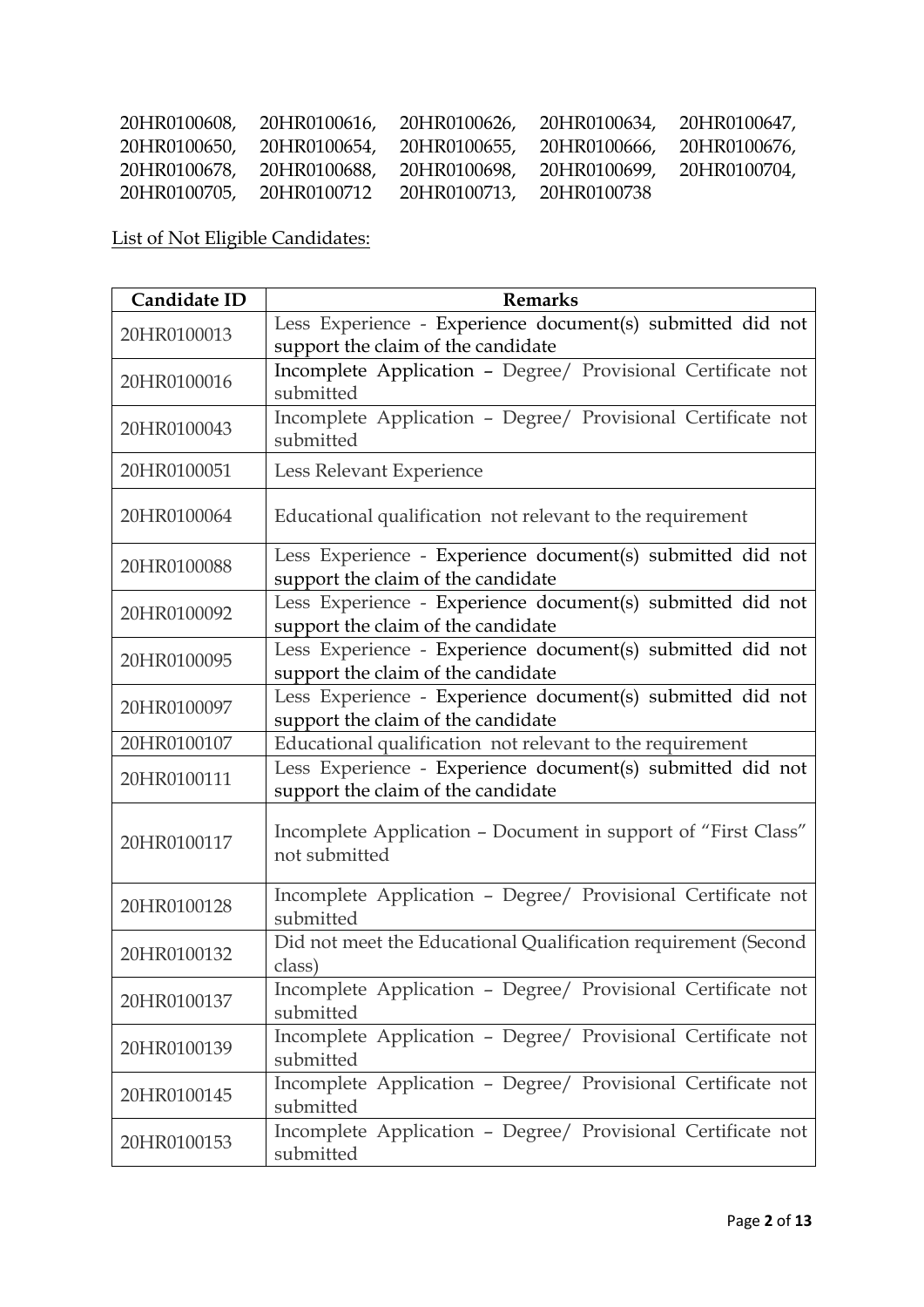| Candidate ID | <b>Remarks</b>                                                                                                                                                                                                       |
|--------------|----------------------------------------------------------------------------------------------------------------------------------------------------------------------------------------------------------------------|
| 20HR0100157  | Incomplete Application - Degree/ Provisional Certificate not<br>submitted                                                                                                                                            |
| 20HR0100164  | Incomplete Application - Degree/ Provisional Certificate not<br>submitted                                                                                                                                            |
| 20HR0100202  | Less Experience - Experience document(s) submitted did not<br>support the claim of the candidate                                                                                                                     |
| 20HR0100203  | Incomplete Application - Degree/ Provisional Certificate not<br>submitted                                                                                                                                            |
| 20HR0100234  | Incomplete Application - Degree/ Provisional Certificate not<br>submitted                                                                                                                                            |
| 20HR0100239  | Less Experience - Experience document(s) submitted did not<br>support the claim of the candidate                                                                                                                     |
| 20HR0100248  | 1. M.Sc (Marine Biology and Ocenography) - Did not meet the<br>Educational Qualification requirement (Second class)<br>2. M.Sc (Zoology) - Incomplete Application - Degree/<br>Provisional Certificate not submitted |
| 20HR0100253  | Less Experience - Experience document(s) submitted did not<br>support the claim of the candidate                                                                                                                     |
| 20HR0100263  | Educational qualification not relevant to the requirement                                                                                                                                                            |
| 20HR0100277  | Incomplete Application - Degree/ Provisional Certificate not<br>submitted                                                                                                                                            |
| 20HR0100285  | Educational qualification not relevant to the requirement                                                                                                                                                            |
| 20HR0100295  | Less Experience - Experience document(s) submitted did not<br>support the claim of the candidate                                                                                                                     |
| 20HR0100297  | Incomplete Application - Degree/ Provisional Certificate not<br>submitted                                                                                                                                            |
| 20HR0100302  | Less Experience - Experience document(s) submitted did not<br>support the claim of the candidate                                                                                                                     |
| 20HR0100313  | Incomplete Application - Degree/ Provisional Certificate not<br>submitted                                                                                                                                            |
| 20HR0100329  | Less Experience - Experience document(s) submitted did not<br>support the claim of the candidate                                                                                                                     |
| 20HR0100336  | Educational qualification not relevant to the requirement                                                                                                                                                            |
| 20HR0100348  | Less Experience - Experience document(s) submitted did not<br>support the claim of the candidate                                                                                                                     |
| 20HR0100358  | Less Experience - Experience document(s) submitted did not<br>support the claim of the candidate                                                                                                                     |
| 20HR0100359  | Duplicate of Candidate ID: 20HR0100360                                                                                                                                                                               |
| 20HR0100360  | Incomplete Application - Document in support of "First Class"<br>not submitted                                                                                                                                       |
| 20HR0100369  | Incomplete Application - Degree/ Provisional Certificate not<br>submitted                                                                                                                                            |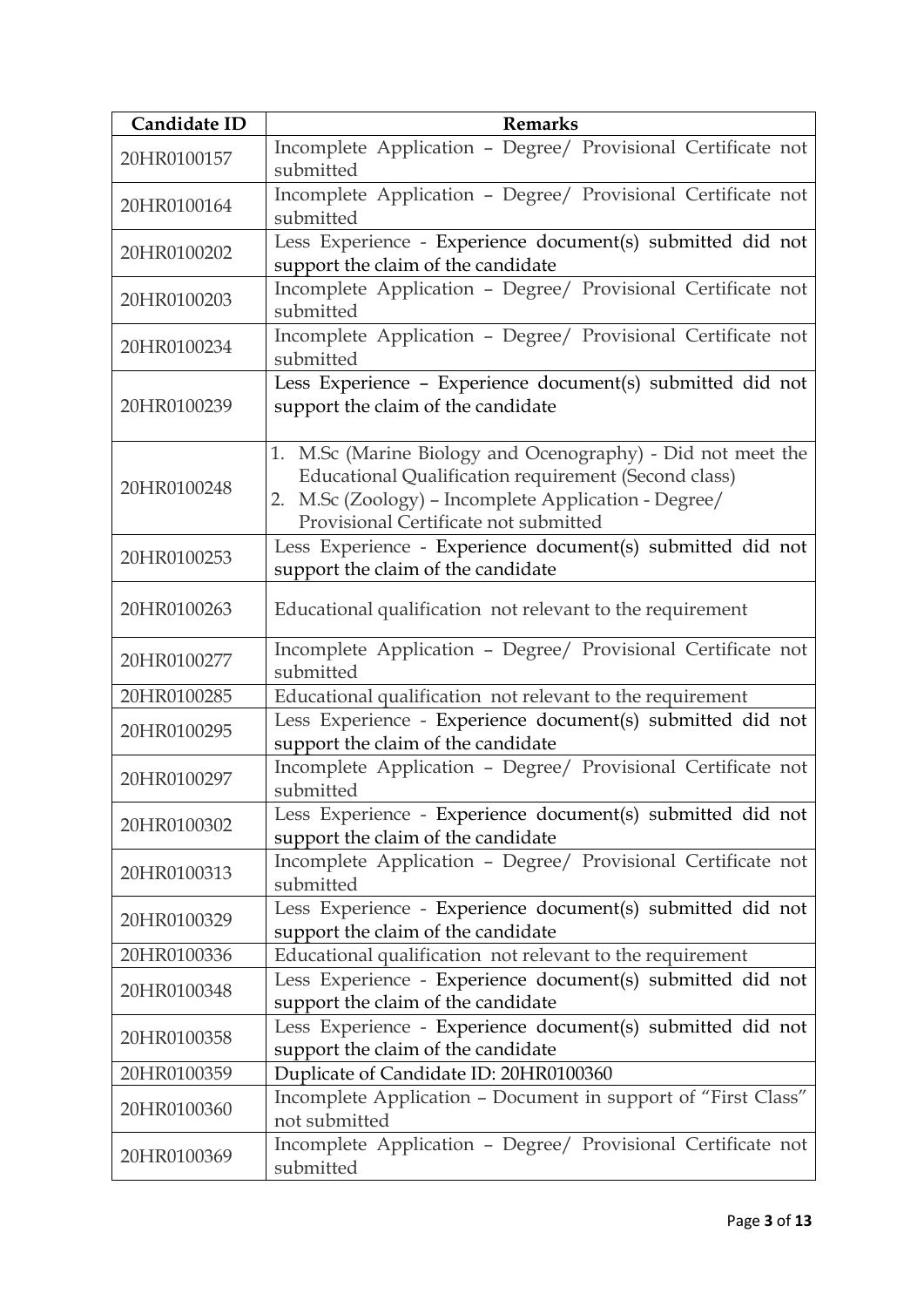| Candidate ID                                                              | <b>Remarks</b>                                                                                   |
|---------------------------------------------------------------------------|--------------------------------------------------------------------------------------------------|
| 20HR0100382                                                               | Less Experience - Experience document(s) submitted did not                                       |
|                                                                           | support the claim of the candidate                                                               |
| 20HR0100400                                                               | Incomplete Application - Degree/ Provisional Certificate not                                     |
|                                                                           | submitted                                                                                        |
| 20HR0100407                                                               | Less Experience - Experience document(s) submitted did not                                       |
|                                                                           | support the claim of the candidate                                                               |
| 20HR0100413                                                               | Less Experience - Experience document(s) submitted did not                                       |
|                                                                           | support the claim of the candidate<br>Less Experience - Experience document(s) submitted did not |
| 20HR0100417                                                               | support the claim of the candidate                                                               |
|                                                                           | Less Experience - Experience document(s) submitted did not                                       |
| 20HR0100420                                                               | support the claim of the candidate                                                               |
|                                                                           | Did not meet the Educational Qualification requirement (Second                                   |
| 20HR0100430                                                               | class)                                                                                           |
|                                                                           | Incomplete Application - Degree/ Provisional Certificate not                                     |
| 20HR0100431                                                               | submitted                                                                                        |
| 20HR0100461                                                               | Less Experience - Experience document(s) submitted did not                                       |
|                                                                           | support the claim of the candidate                                                               |
| 20HR0100471                                                               | Incomplete Application - Degree/ Provisional Certificate not                                     |
|                                                                           | submitted                                                                                        |
| 20HR0100479                                                               | Less Experience - Experience document(s) submitted did not                                       |
|                                                                           | support the claim of the candidate                                                               |
| 20HR0100480                                                               | Incomplete Application - Degree/ Provisional Certificate not                                     |
|                                                                           | submitted                                                                                        |
| Less Experience - Experience document(s) submitted did not<br>20HR0100488 |                                                                                                  |
|                                                                           | support the claim of the candidate<br>Incomplete Application - Degree/ Provision Certificate not |
| 20HR0100490                                                               | submitted                                                                                        |
|                                                                           |                                                                                                  |
|                                                                           | Less Experience - Experience document(s) submitted did not                                       |
| 20HR0100498                                                               | support the claim of the candidate                                                               |
|                                                                           | Less Experience - Experience document(s) submitted did not                                       |
| 20HR0100499                                                               | support the claim of the candidate                                                               |
| 20HR0100501                                                               | Incomplete Application - Degree/ Provisional Certificate not                                     |
|                                                                           | submitted                                                                                        |
| 20HR0100520                                                               | Duplicate of Candidate ID: 20HR0100710                                                           |
| 20HR0100523                                                               | Incomplete Application - Degree/ Provisional Certificate not                                     |
|                                                                           | submitted                                                                                        |
| 20HR0100529                                                               | Less Experience - Experience document(s) submitted did not                                       |
|                                                                           | support the claim of the candidate                                                               |
| 20HR0100535                                                               | Incomplete Application - Degree/ Provisional Certificate not                                     |
|                                                                           | submitted                                                                                        |
| 20HR0100545                                                               | Incomplete Application - Degree/ Provisional Certificate not<br>submitted                        |
|                                                                           |                                                                                                  |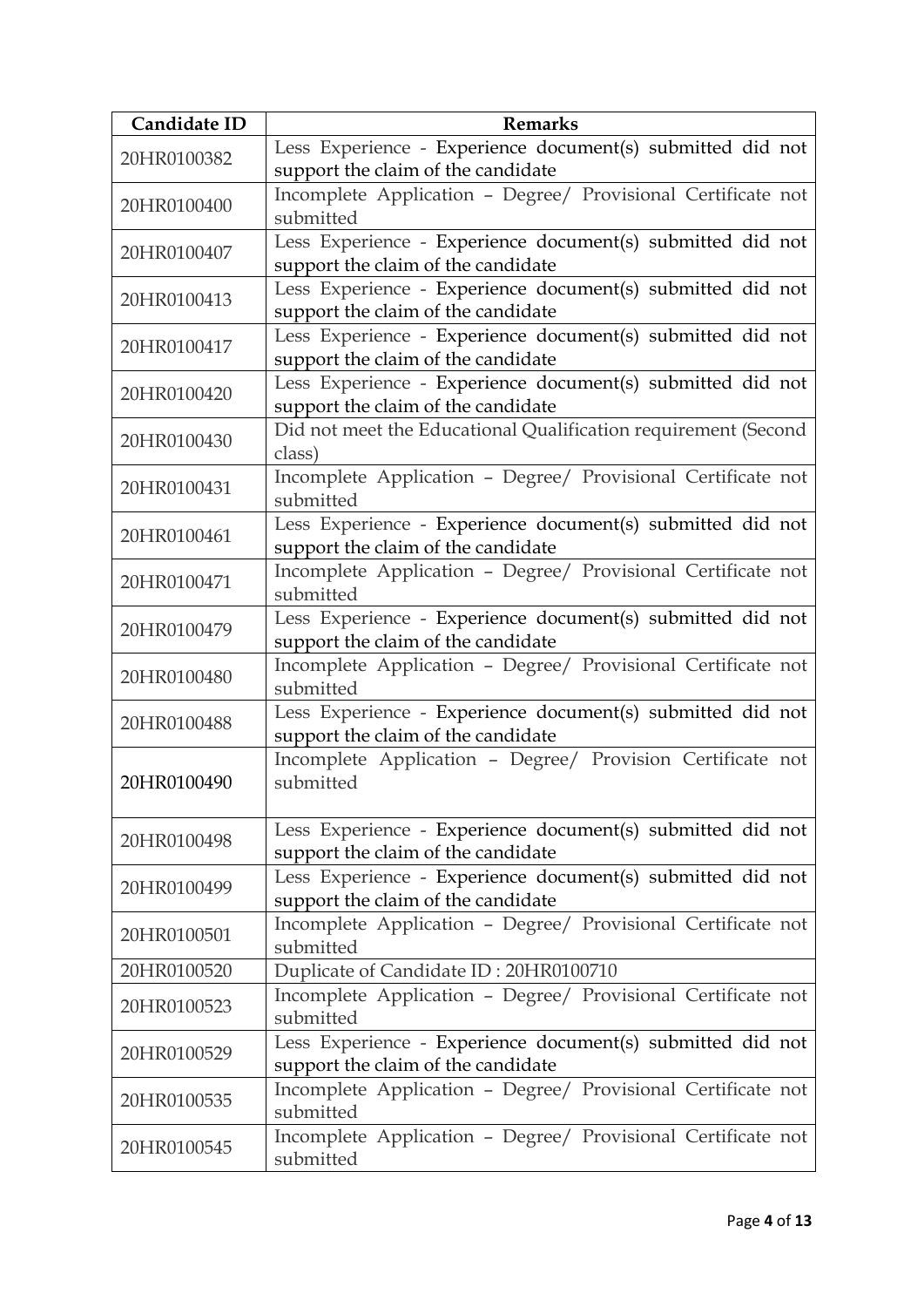| Candidate ID | <b>Remarks</b>                                                                                   |
|--------------|--------------------------------------------------------------------------------------------------|
| 20HR0100554  | Duplicate of Candidate ID: 20HR0100666                                                           |
| 20HR0100565  | Incomplete Application - Degree/ Provisional Certificate not<br>submitted                        |
| 20HR0100567  | Less Experience - Experience document(s) submitted did not<br>support the claim of the candidate |
| 20HR0100576  | Incomplete Application - Degree/ Provisional Certificate not<br>submitted                        |
| 20HR0100578  | Less Experience - Experience document(s) submitted did not<br>support the claim of the candidate |
| 20HR0100596  | Educational qualification not relevant to the requirement                                        |
| 20HR0100625  | Incomplete Application - Degree/ Provisional Certificate not<br>submitted                        |
| 20HR0100629  | Less Experience - Experience document(s) submitted did not<br>support the claim of the candidate |
| 20HR0100642  | Less Experience - Experience document(s) submitted did not<br>support the claim of the candidate |
| 20HR0100661  | Incomplete Application - Degree/ Provisional Certificate not<br>submitted                        |
| 20HR0100680  | Incomplete Application - Degree/ Provisional Certificate not<br>submitted                        |
| 20HR0100689  | Less Experience - Experience document(s) submitted did not<br>support the claim of the candidate |
| 20HR0100691  | Less Experience - Experience document(s) submitted did not<br>support the claim of the candidate |
| 20HR0100693  | Less Experience - Experience document(s) submitted did not<br>support the claim of the candidate |
| 20HR0100709  | Less Experience - Experience document(s) submitted did not<br>support the claim of the candidate |
| 20HR0100710  | Incomplete Application - Document in support of "First Class"<br>not submitted                   |
| 20HR0100711  | Less Experience - Experience document(s) submitted did not<br>support the claim of the candidate |
| 20HR0100716  | Less Experience - Experience document(s) submitted did not<br>support the claim of the candidate |
| 20HR0100723  | Incomplete Application - Degree/ Provisional Certificate not<br>submitted                        |
| 20HR0100727  | Less Experience - Experience document(s) submitted did not<br>support the claim of the candidate |
| 20HR0100730  | Did not meet the Educational Qualification requirement (Second<br>class)                         |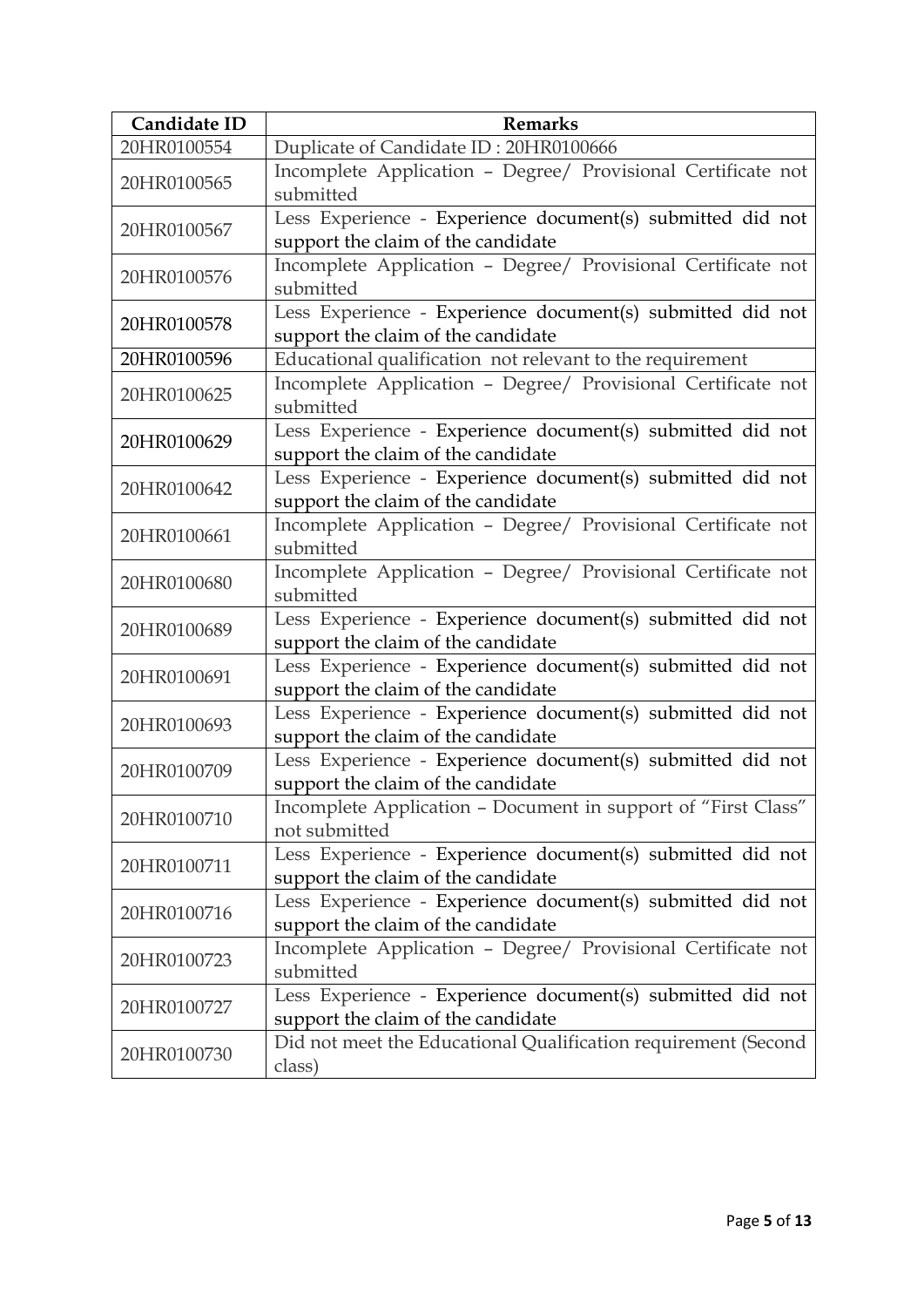# **Post code: 200105 (Project Associate III) (UR – 3 Nos. ; OBC – 2 Nos.)**

### List of Eligible Candidates:

| 20HR0100006, | 20HR0100011, | 20HR0100013, | 20HR0100024, | 20HR0100032, |
|--------------|--------------|--------------|--------------|--------------|
| 20HR0100042, | 20HR0100051, | 20HR0100055, | 20HR0100071, | 20HR0100088, |
| 20HR0100091, | 20HR0100105, | 20HR0100111, | 20HR0100154, | 20HR0100165, |
| 20HR0100179, | 20HR0100180, | 20HR0100199, | 20HR0100212, | 20HR0100247, |
| 20HR0100250, | 20HR0100253, | 20HR0100254, | 20HR0100275, | 20HR0100284, |
| 20HR0100292, | 20HR0100295, | 20HR0100299, | 20HR0100307, | 20HR0100310, |
| 20HR0100317, | 20HR0100323, | 20HR0100344, | 20HR0100346, | 20HR0100348, |
| 20HR0100358, | 20HR0100366, | 20HR0100377, | 20HR0100392, | 20HR0100397, |
| 20HR0100405, | 20HR0100417, | 20HR0100424, | 20HR0100427, | 20HR0100437, |
| 20HR0100459, | 20HR0100474, | 20HR0100481, | 20HR0100483, | 20HR0100495, |
| 20HR0100506, | 20HR0100508, | 20HR0100509, | 20HR0100510, | 20HR0100530, |
| 20HR0100556, | 20HR0100567, | 20HR0100568, | 20HR0100607, | 20HR0100621, |
| 20HR0100626, | 20HR0100629, | 20HR0100647, | 20HR0100655, | 20HR0100657, |
| 20HR0100674, | 20HR0100699, | 20HR0100734, | 20HR0100738  |              |

| Candidate ID | <b>Remarks</b>                                                     |
|--------------|--------------------------------------------------------------------|
| 20HR0100009  | Incomplete Application - Degree/ Provision Certificate not         |
|              | submitted                                                          |
| 20HR0100034  | Less Experience - Experience document(s) submitted did not support |
|              | the claim of the candidate                                         |
| 20HR0100093  | Incomplete Application - Degree/ Provision Certificate not         |
|              | submitted                                                          |
| 20HR0100095  | Less Experience - Experience document(s) submitted did not support |
|              | the claim of the candidate                                         |
| 20HR0100096  | Incomplete Application - Degree/ Provision Certificate not         |
|              | submitted                                                          |
| 20HR0100097  | Less Experience - Experience document(s) submitted did not support |
|              | the claim of the candidate                                         |
| 20HR0100116  | Incomplete Application - Degree/ Provision Certificate not         |
|              | submitted                                                          |
| 20HR0100137  | Incomplete Application - Degree/ Provision Certificate not         |
|              | submitted                                                          |
| 20HR0100141  | Incomplete Application - Degree/ Provision Certificate not         |
|              | submitted                                                          |
| 20HR0100142  | Incomplete Application - Degree/ Provision Certificate not         |
|              | submitted                                                          |
| 20HR0100151  | Incomplete Application - Experience document(s) submitted did not  |
|              | support the claim of the candidate                                 |
| 20HR0100159  | Incomplete Application - Degree/ Provision Certificate not         |
|              | submitted                                                          |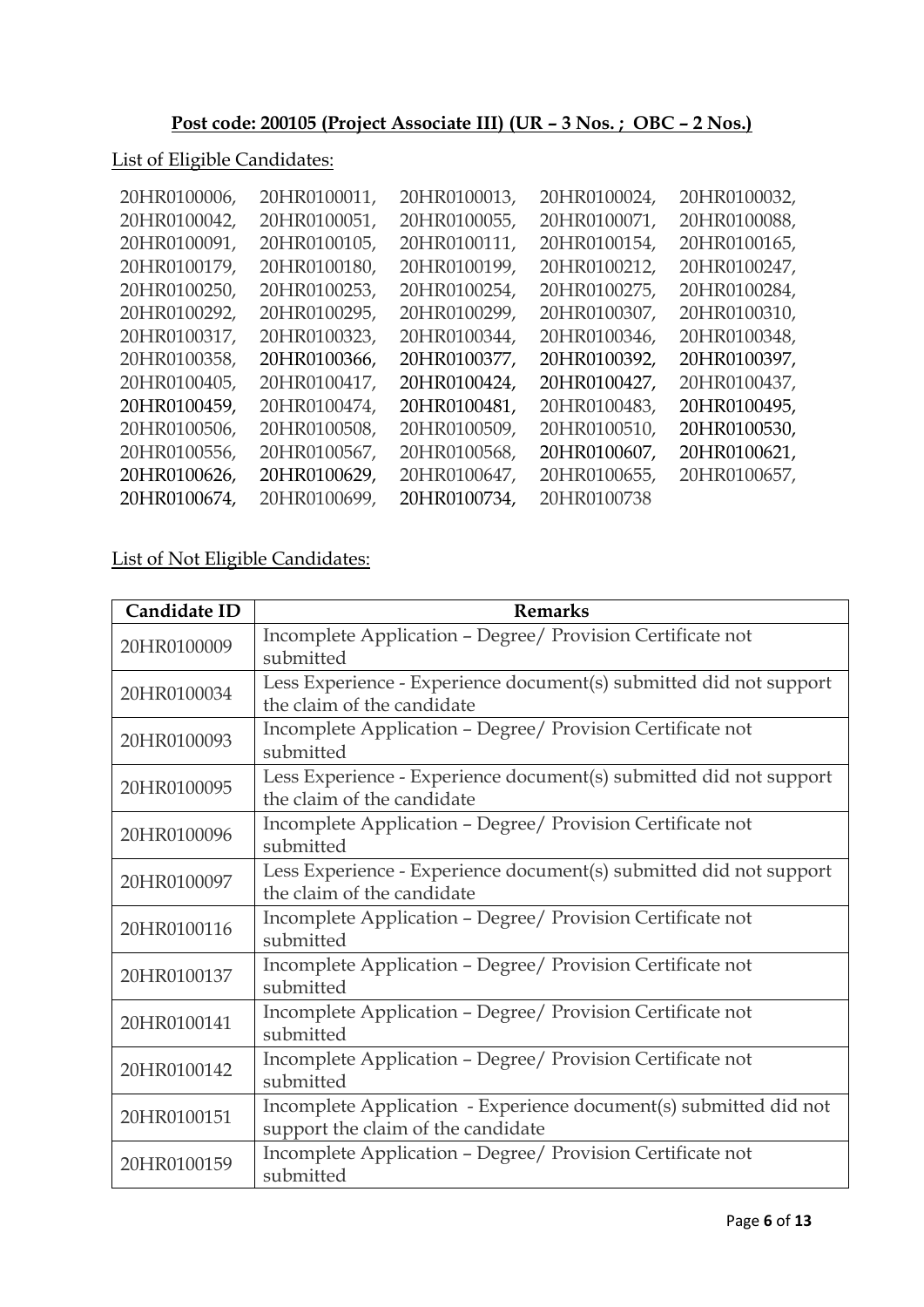| Candidate ID | <b>Remarks</b>                                                                                          |
|--------------|---------------------------------------------------------------------------------------------------------|
| 20HR0100204  | Incomplete Application - Degree/ Provision Certificate not<br>submitted                                 |
| 20HR0100234  | Incomplete Application - Degree/ Provision Certificate not<br>submitted                                 |
| 20HR0100268  | Incomplete Application - Experience document(s) submitted did not<br>support the claim of the candidate |
| 20HR0100270  | Incomplete Application - Degree/ Provision Certificate not<br>submitted                                 |
| 20HR0100274  | Incomplete Application - Experience document not Submitted                                              |
| 20HR0100281  | Incomplete Application - Degree/ Provision Certificate not<br>submitted                                 |
| 20HR0100308  | Less Experience - Experience document(s) submitted did not support<br>the claim of the candidate        |
| 20HR0100354  | Incomplete Application - Degree/ Provision Certificate not<br>submitted                                 |
| 20HR0100359  | Duplicate of Candidate ID: 20HR0100360                                                                  |
| 20HR0100360  | Incomplete Application - Document in support of "First Class" not<br>submitted                          |
| 20HR0100365  | Incomplete Application - Degree/ Provision Certificate not<br>submitted                                 |
| 20HR0100433  | Educational qualification not relevant to the requirement                                               |
| 20HR0100447  | Incomplete Application - Degree/ Provision Certificate not<br>submitted                                 |
| 20HR0100472  | Incomplete Application - Document in support of "First Class" not<br>submitted                          |
| 20HR0100476  | Incomplete Application - Degree/ Provision Certificate not<br>submitted                                 |
| 20HR0100478  | Incomplete Application - Degree/ Provision Certificate not<br>submitted                                 |
| 20HR0100490  | Incomplete Application - Degree/ Provision Certificate not<br>submitted                                 |
| 20HR0100497  | Less Experience - Experience document(s) submitted did not support<br>the claim of the candidate        |
| 20HR0100504  | Incomplete Application - Degree/ Provision Certificate not<br>submitted                                 |
| 20HR0100521  | Incomplete Application - Degree/ Provision Certificate not<br>submitted                                 |
| 20HR0100528  | Incomplete Application - Degree/ Provision Certificate not<br>submitted                                 |
| 20HR0100535  | Incomplete Application - Degree/ Provision Certificate not<br>submitted                                 |
| 20HR0100536  | Incomplete Application - Degree/ Provision Certificate not<br>submitted                                 |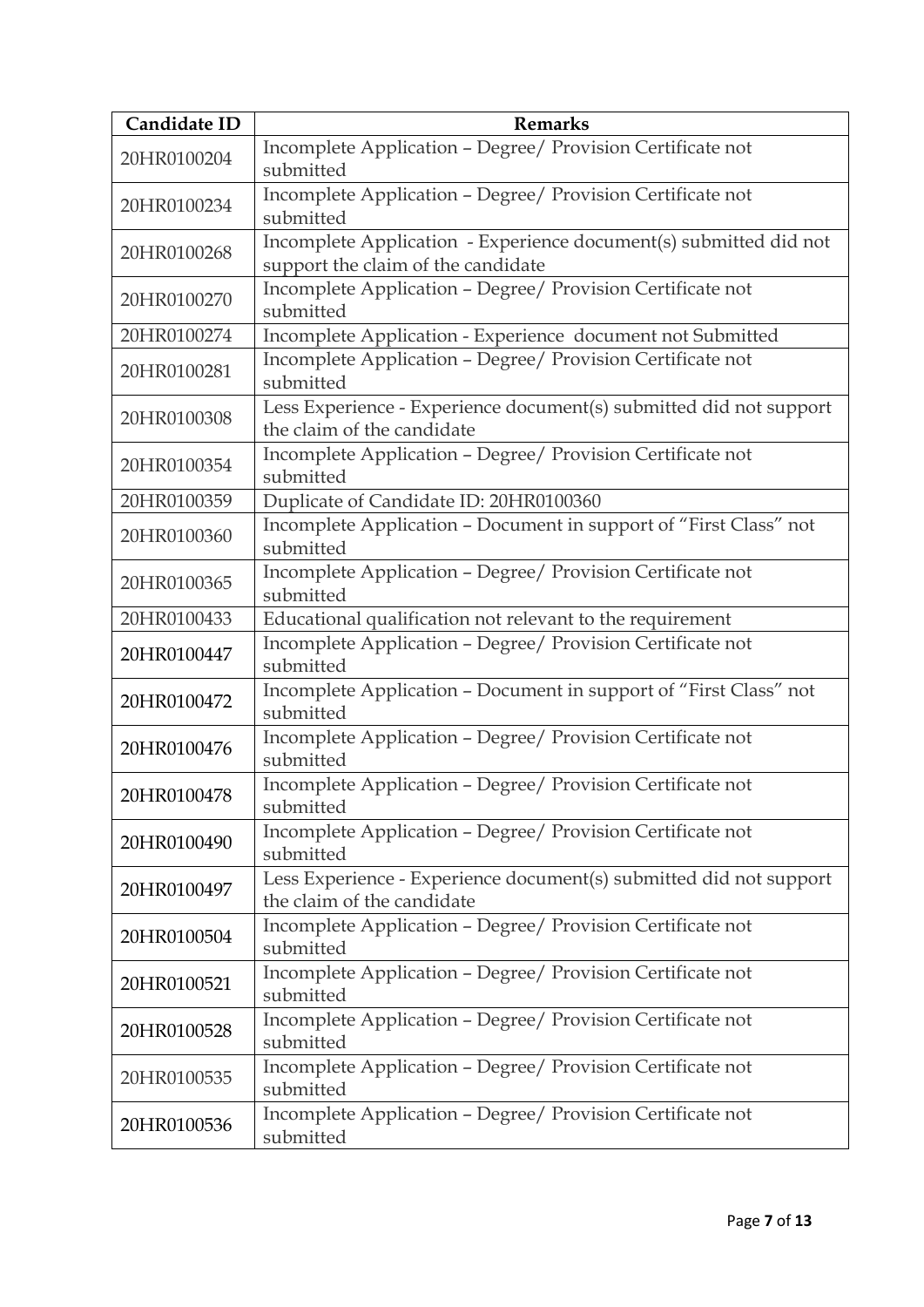| Candidate ID | <b>Remarks</b>                                                     |
|--------------|--------------------------------------------------------------------|
| 20HR0100545  | Incomplete Application - Degree/ Provision Certificate not         |
|              | submitted                                                          |
| 20HR0100578  | Less Experience - Experience document(s) submitted did not support |
|              | the claim of the candidate                                         |
| 20HR0100586  | Did not meet the minimum experience criteria                       |
| 20HR0100596  | Educational qualification not relevant to the requirement          |
|              | Incomplete Application - Degree/ Provision Certificate not         |
| 20HR0100601  | submitted                                                          |
| 20HR0100612  | Less Experience - Experience document(s) submitted did not support |
|              | the claim of the candidate                                         |
|              | Incomplete Application - Degree/ Provision Certificate not         |
| 20HR0100614  | submitted                                                          |
| 20HR0100625  | Incomplete Application - Degree/ Provision Certificate not         |
|              | submitted                                                          |
| 20HR0100685  | Experience not relevant to the requirement                         |
|              | Less Experience - Experience document(s) submitted did not support |
| 20HR0100693  | the claim of the candidate                                         |
| 20HR0100709  | Incomplete Application -Experience document(s) submitted did not   |
|              | support the claim of the candidate                                 |
|              | Incomplete Application - Degree/ Provision Certificate not         |
| 20HR0100723  | submitted                                                          |
|              | Incomplete Application - Degree/ Provision Certificate not         |
| 20HR0100728  | submitted                                                          |

## **Post Code: 200106 (Project Associate II) ) (3 Nos. – UR ; 3 Nos. – OBC; 1 No. SC; 1 No. ST)**

| 20HR0100024, | 20HR0100042, | 20HR0100055, | 20HR0100069, | 20HR0100207, |
|--------------|--------------|--------------|--------------|--------------|
| 20HR0100212, | 20HR0100223, | 20HR0100247, | 20HR0100254, | 20HR0100267, |
| 20HR0100284, | 20HR0100298, | 20HR0100307, | 20HR0100317, | 20HR0100344, |
| 20HR0100366, | 20HR0100397, | 20HR0100415, | 20HR0100422, | 20HR0100424, |
| 20HR0100428, | 20HR0100435, | 20HR0100439, | 20HR0100449, | 20HR0100459, |
| 20HR0100465, | 20HR0100474, | 20HR0100481, | 20HR0100530, | 20HR0100534, |
| 20HR0100587, | 20HR0100623, | 20HR0100634, | 20HR0100635, | 20HR0100636, |
| 20HR0100641, | 20HR0100657, | 20HR0100667, | 20HR0100691, | 20HR0100739  |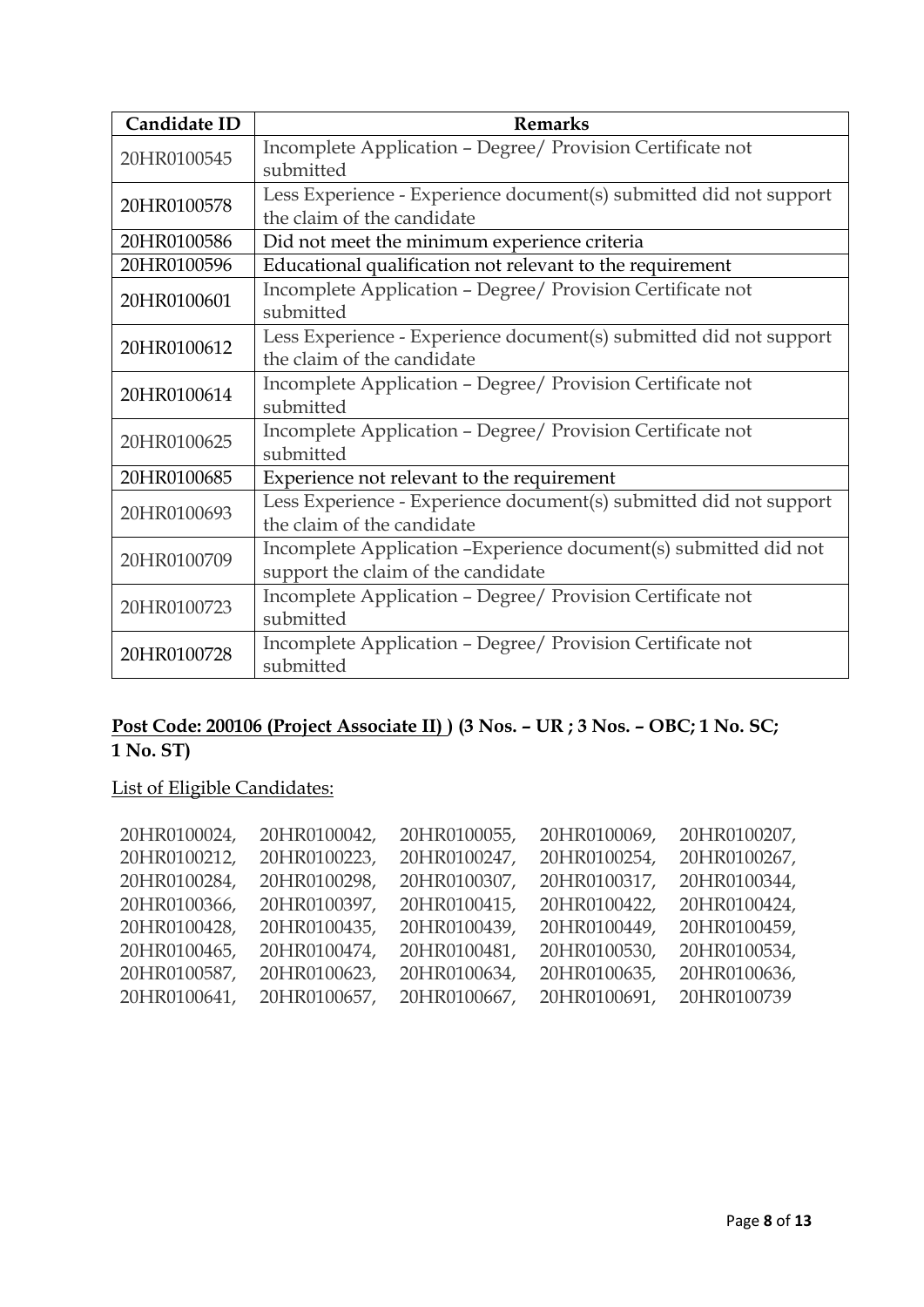| Candidate ID | <b>Remarks</b>                                                                                          |  |  |
|--------------|---------------------------------------------------------------------------------------------------------|--|--|
| 20HR0100005  | Incomplete Application - Degree/ Provision Certificate not<br>submitted                                 |  |  |
| 20HR0100014  | Less Experience - Experience document(s) submitted did not<br>support the claim of the candidate        |  |  |
| 20HR0100020  | Incomplete Application - Degree/ Provision Certificate not<br>submitted                                 |  |  |
| 20HR0100067  | Incomplete Application - Document in support of "First Class" not<br>submitted                          |  |  |
| 20HR0100083  | Incomplete Application - Degree/ Provision Certificate not<br>submitted                                 |  |  |
| 20HR0100109  | Educational qualification not relevant to the requirement                                               |  |  |
| 20HR0100141  | Incomplete Application - Degree/ Provision Certificate not<br>submitted                                 |  |  |
| 20HR0100161  | Educational qualification not relevant to the requirement                                               |  |  |
| 20HR0100198  | Incomplete Application - Degree/ Provision Certificate not<br>submitted                                 |  |  |
| 20HR0100204  | Incomplete Application - Degree/ Provision Certificate not<br>submitted                                 |  |  |
| 20HR0100257  | Incomplete Application - Degree/ Provision Certificate not<br>submitted                                 |  |  |
| 20HR0100268  | Incomplete Application - Experience document(s) submitted did<br>not support the claim of the candidate |  |  |
| 20HR0100286  | Incomplete Application - Degree/ Provision Certificate not<br>submitted                                 |  |  |
| 20HR0100305  | Less Experience - Experience document(s) submitted did not<br>support the claim of the candidate        |  |  |
| 20HR0100308  | Less Experience - Experience document(s) submitted did not<br>support the claim of the candidate        |  |  |
| 20HR0100365  | Incomplete Application - Degree/ Provision Certificate not<br>submitted                                 |  |  |
| 20HR0100402  | Less Experience - Experience document(s) submitted did not<br>support the claim of the candidate        |  |  |
| 20HR0100472  | Less Experience - Experience document(s) submitted did not<br>support the claim of the candidate        |  |  |
| 20HR0100476  | Incomplete Application - Degree/ Provision Certificate not<br>submitted                                 |  |  |
| 20HR0100478  | Incomplete Application - Degree/ Provision Certificate not<br>submitted                                 |  |  |
| 20HR0100489  | Did not meet the minimum experience criteria                                                            |  |  |
| 20HR0100493  | Less Experience - Experience document(s) submitted did not<br>support the claim of the candidate        |  |  |
| 20HR0100494  | Did not meet the Educational Qualification requirement<br>(Second class)                                |  |  |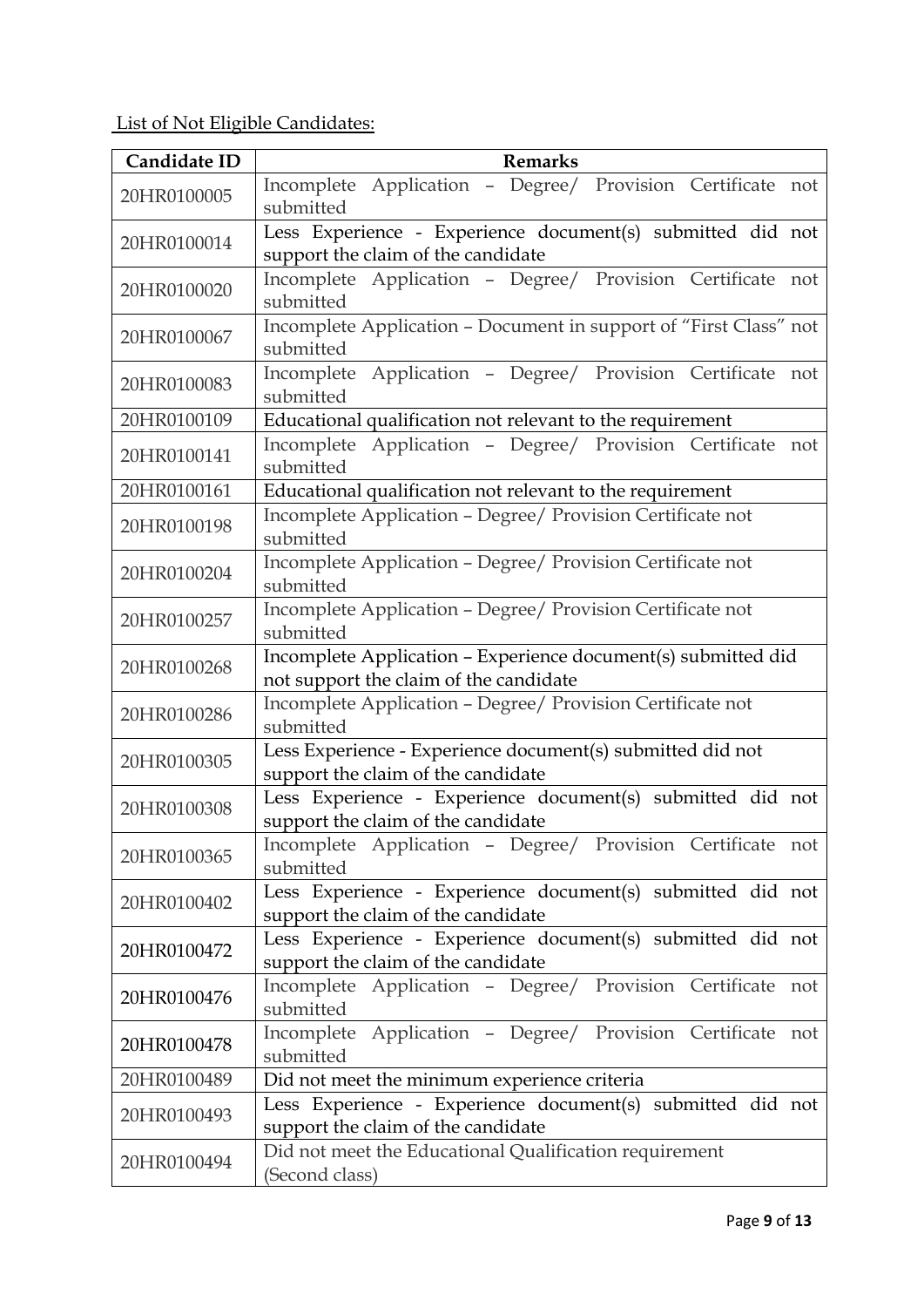| Candidate ID | <b>Remarks</b>                                                                                          |  |
|--------------|---------------------------------------------------------------------------------------------------------|--|
| 20HR0100501  | Application - Degree/ Provision Certificate not<br>Incomplete<br>submitted                              |  |
| 20HR0100522  | Application - Degree/ Provision Certificate not<br>Incomplete<br>submitted                              |  |
| 20HR0100528  | Application - Degree/ Provision Certificate not<br>Incomplete<br>submitted                              |  |
| 20HR0100536  | Application - Degree/ Provision Certificate not<br>Incomplete<br>submitted                              |  |
| 20HR0100539  | Incomplete Application - Document in support of "First Class" not<br>submitted                          |  |
| 20HR0100544  | Educational qualification not relevant to the requirement                                               |  |
| 20HR0100586  | Did not meet the minimum experience criteria                                                            |  |
| 20HR0100592  | Incomplete Application - Experience document(s) submitted did<br>not support the claim of the candidate |  |
| 20HR0100594  | Incomplete Application - Degree/ Provision Certificate not<br>submitted                                 |  |
| 20HR0100601  | Incomplete Application - Degree/ Provision Certificate not<br>submitted                                 |  |
| 20HR0100611  | Less Experience - Experience document(s) submitted did not<br>support the claim of the candidate        |  |
| 20HR0100614  | Incomplete Application - Degree/ Provision Certificate not<br>submitted                                 |  |
| 20HR0100615  | Educational qualification not relevant to the requirement                                               |  |
| 20HR0100627  | Educational qualification not relevant to the requirement                                               |  |
| 20HR0100638  | Did not meet the Educational Qualification requirement (Second<br>class)                                |  |
| 20HR0100644  | Incomplete Application - Degree/ Provision Certificate not<br>submitted                                 |  |
| 20HR0100658  | Incomplete Application - Document in support of "First Class" not<br>submitted                          |  |
| 20HR0100674  | Educational qualification not relevant to the requirement                                               |  |
| 20HR0100684  | Did not meet the minimum experience criteria                                                            |  |
| 20HR0100719  | Incomplete Application - Degree/ Provision Certificate<br>not<br>submitted                              |  |
| 20HR0100732  | Incomplete Application - Experience document(s) submitted did<br>not support the claim of the candidate |  |
| 20HR0100735  | Incomplete Application - Document in support of "First Class" not<br>submitted                          |  |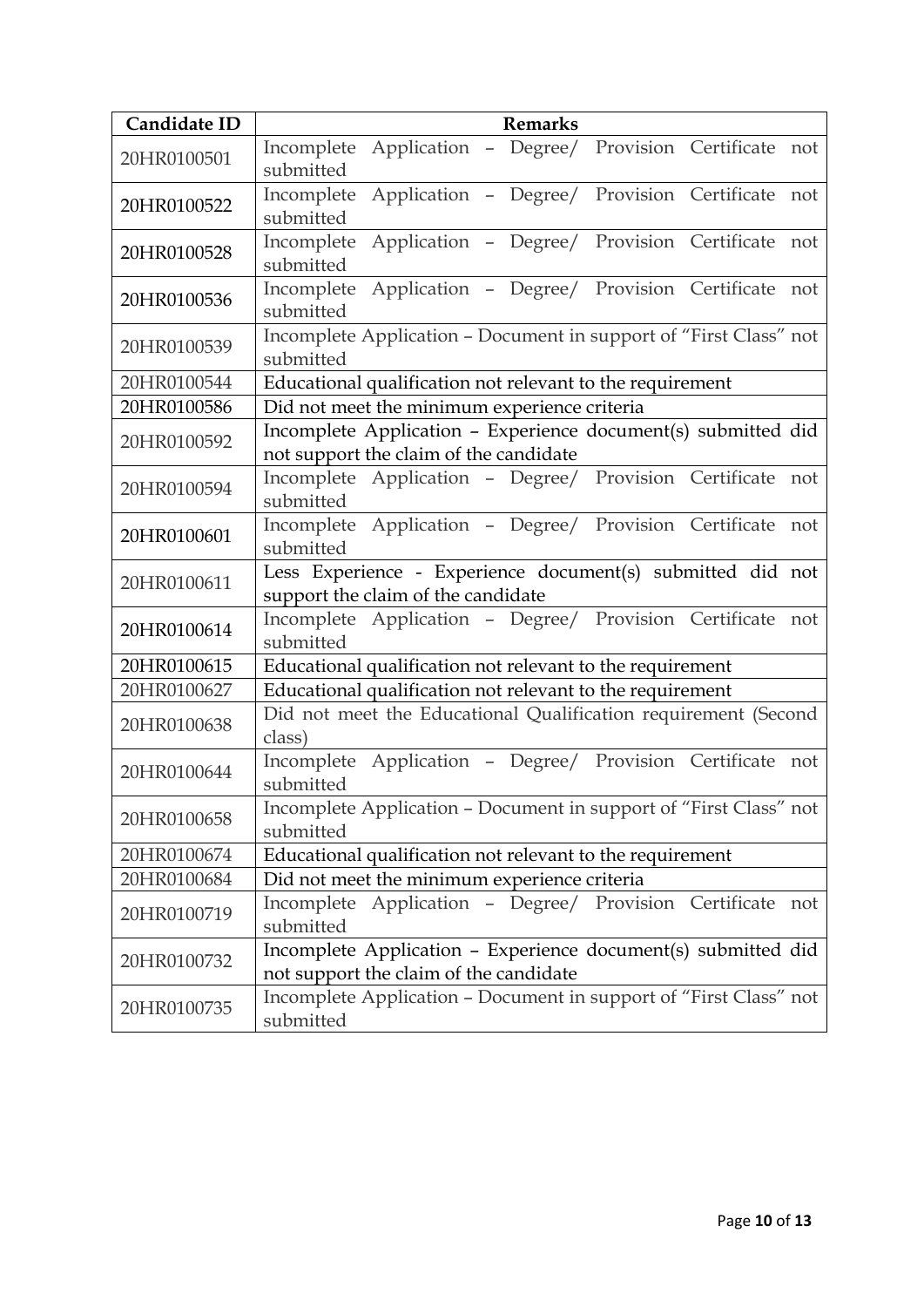### **Post Code: 200107 (Project Associate I) (2 Nos. – UR ; 3 Nos. – OBC; 2 Nos.-SC; 1 No. - ST):**

### List of Eligible Candidates:

| 20HR0100018, | 20HR0100019, | 20HR0100080, | 20HR0100084, | 20HR0100086, |
|--------------|--------------|--------------|--------------|--------------|
| 20HR0100090, | 20HR0100109, | 20HR0100125, | 20HR0100127, | 20HR0100133, |
| 20HR0100136, | 20HR0100184, | 20HR0100188, | 20HR0100220, | 20HR0100233, |
| 20HR0100258, | 20HR0100260, | 20HR0100296, | 20HR0100298, | 20HR0100301, |
| 20HR0100315, | 20HR0100321, | 20HR0100345, | 20HR0100371, | 20HR0100384, |
| 20HR0100385, | 20HR0100399, | 20HR0100415, | 20HR0100421, | 20HR0100428, |
| 20HR0100435, | 20HR0100449, | 20HR0100468, | 20HR0100485, | 20HR0100496, |
| 20HR0100524, | 20HR0100531, | 20HR0100532, | 20HR0100559, | 20HR0100589, |
| 20HR0100604, | 20HR0100607, | 20HR0100611, | 20HR0100627, | 20HR0100631, |
| 20HR0100635, | 20HR0100646, | 20HR0100739  |              |              |

| Candidate ID | <b>Remarks</b>                                                                                          |  |
|--------------|---------------------------------------------------------------------------------------------------------|--|
| 20HR0100020  | Incomplete Application - Degree/ Provision Certificate not<br>submitted                                 |  |
| 20HR0100027  | Experience not relevant to the requirement                                                              |  |
| 20HR0100031  | Experience not relevant to the requirement                                                              |  |
| 20HR0100033  | Did not meet the minimum experience criteria                                                            |  |
| 20HR0100036  | Incomplete Application - Degree/ Provision Certificate not<br>submitted                                 |  |
| 20HR0100067  | Incomplete Application - Document in support of "First Class"<br>not submitted                          |  |
| 20HR0100078  | Experience not relevant to the requirement                                                              |  |
| 20HR0100083  | Incomplete Application - Degree/ Provision Certificate not<br>submitted                                 |  |
| 20HR0100130  | Less Experience - Experience document(s) submitted did not<br>support the claim of the candidate        |  |
| 20HR0100162  | Experience not relevant to the requirement                                                              |  |
| 20HR0100163  | Incomplete Application - Experience document(s) submitted did<br>not support the claim of the candidate |  |
| 20HR0100169  | Experience not relevant to the requirement                                                              |  |
| 20HR0100170  | Experience not relevant to the requirement                                                              |  |
| 20HR0100190  | Incomplete Application - Document in support of "First Class"<br>not submitted                          |  |
| 20HR0100191  | Incomplete Application - Degree/ Provision Certificate not<br>submitted                                 |  |
| 20HR0100196  | Educational qualification not relevant to the requirement                                               |  |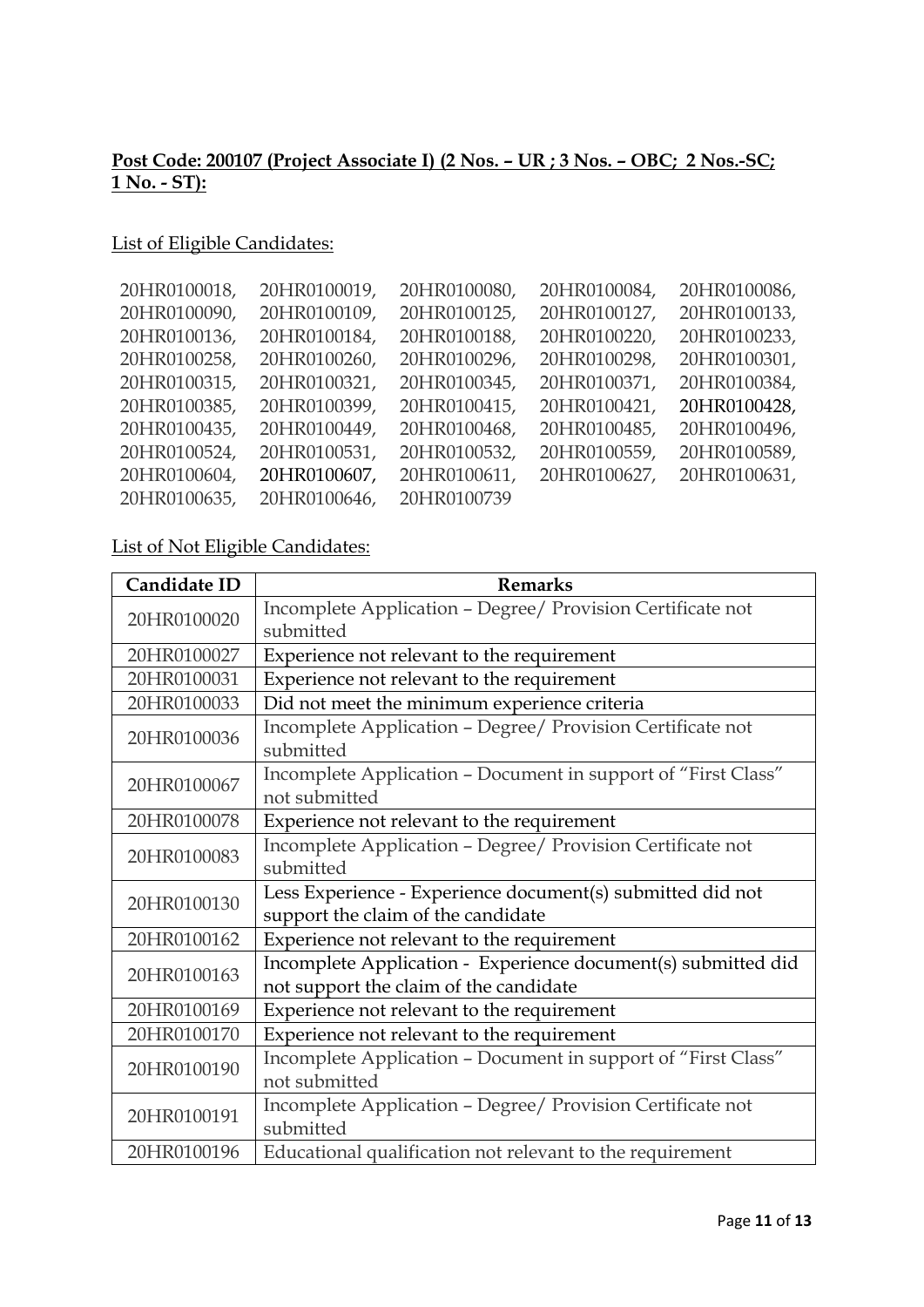| Candidate ID | <b>Remarks</b>                                                                                          |  |
|--------------|---------------------------------------------------------------------------------------------------------|--|
| 20HR0100198  | Incomplete Application - Degree/ Provision Certificate not<br>submitted                                 |  |
| 20HR0100210  | Incomplete Application - Degree/ Provision Certificate not<br>submitted                                 |  |
| 20HR0100217  | Experience not relevant to the requirement                                                              |  |
| 20HR0100221  | Incomplete Application - Degree/ Provision Certificate not<br>submitted                                 |  |
| 20HR0100225  | Experience not relevant to the requirement                                                              |  |
| 20HR0100232  | Educational qualification not relevant to the requirement                                               |  |
| 20HR0100235  | Incomplete Application - Degree/ Provision Certificate not<br>submitted                                 |  |
| 20HR0100257  | Incomplete Application - Degree/ Provision Certificate not<br>submitted                                 |  |
| 20HR0100283  | Incomplete Application - Experience document(s) submitted did<br>not support the claim of the candidate |  |
| 20HR0100305  | Incomplete Application - Experience document(s) submitted did<br>not support the claim of the candidate |  |
| 20HR0100311  | Experience not relevant to the requirement                                                              |  |
| 20HR0100333  | Incomplete Application - Degree/ Provision Certificate not<br>submitted                                 |  |
| 20HR0100347  | Experience not relevant to the requirement                                                              |  |
| 20HR0100361  | Did not meet the minimum experience criteria                                                            |  |
| 20HR0100396  | Incomplete Application - Document in support of "First Class"<br>not submitted                          |  |
| 20HR0100416  | Experience not relevant to the requirement                                                              |  |
| 20HR0100418  | Experience not relevant to the requirement                                                              |  |
| 20HR0100493  | Less Experience - Experience document(s) submitted did not<br>support the claim of the candidate        |  |
| 20HR0100494  | Did not meet the educational requirement (Second class)                                                 |  |
| 20HR0100512  | Incomplete Application - Degree/ Provision Certificate not<br>submitted                                 |  |
| 20HR0100539  | Incomplete Application - Document in support of "First Class"<br>not submitted                          |  |
| 20HR0100540  | Did not meet the minimum experience criteria                                                            |  |
| 20HR0100541  | Less Experience - Experience document(s) submitted did not<br>support the claim of the candidate        |  |
| 20HR0100544  | Incomplete Application - Document in support of "First Class"<br>not submitted                          |  |
| 20HR0100562  | Less Experience - Experience document(s) submitted did not<br>support the claim of the candidate        |  |
| 20HR0100594  | Incomplete Application - Degree/ Provision Certificate not<br>submitted                                 |  |
| 20HR0100610  | Incomplete Application - Document in support of "First Class"<br>not submitted                          |  |